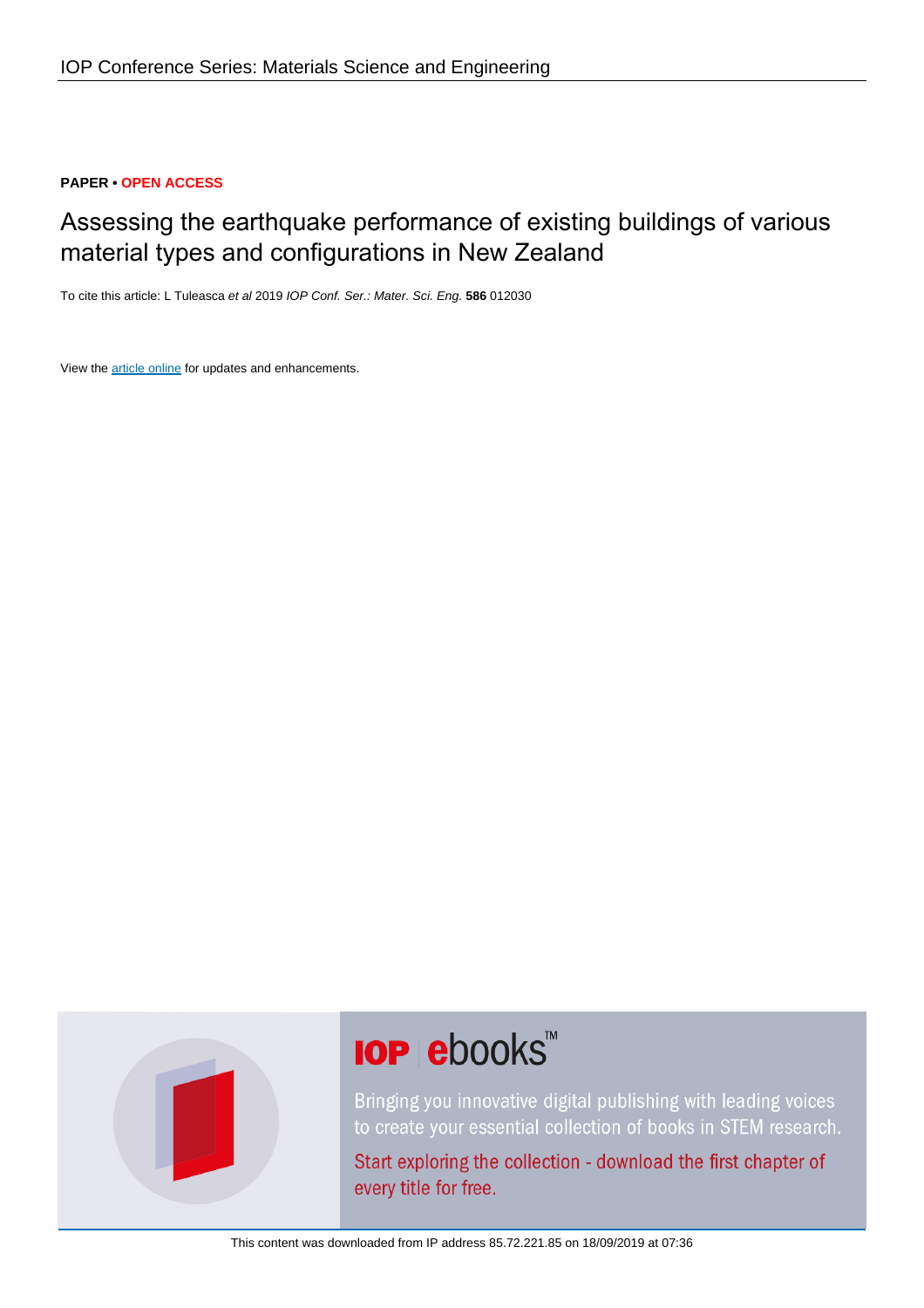# **Assessing the earthquake performance of existing buildings of various material types and configurations in New Zealand**

**L Tuleasca1,2, W Loo1 , I Wardak1**

<sup>1</sup> UNITEC Institute of Technology – Department of Civil Engineering, 139 Carrington Road, Mt Albert, Auckland, *New Zealand*,

<sup>2</sup> Beton Evolution Limited – Structural Engineers, Te Atatu South, Auckland, *New Zealand*

E-mail: ltuleasc@unitec.ac.nz

**Abstract.** The Initial Evaluation Procedure, conducted as part of Initial Seismic Assessment, is the main topic of this paper. An overview is provided of the eight key steps which define this procedure, and how they are used to determine ratio of New Building Standard (%NBS). The key steps are encapsulated in a programmed EXCEL worksheet (developed and current used in New Zealand) which takes into account various parameters and applies an algorithm to arrive at a preliminary assessed value. Actual examples of various buildings assessed using this procedure in recent years by authors are presented, and the results and some areas of interest are discussed.

#### **1. Introduction**

In the wake of the 2011 Canterbury earthquakes, assessing the structural performance of existing buildings has become a major focus for New Zealand structural engineers. To encourage consistency of evaluation, over the past few years the New Zealand Society for Earthquake Engineering, the Structural Engineering Society, the New Zealand Geotechnical Society, in conjunction with the Ministry of Business, Innovation and Employment, and the Earthquake Commission have developed a publication entitled "The Seismic Assessment of Existing Buildings, Technical Guidelines for Engineering Assessments". This document sets out the requirements for structural engineers to follow when evaluating the earthquake performance for existing buildings. A two-stage evaluation process is recommended: (1) Initial Seismic Assessment ISA, "which enable a broad indication of the seismic rating of a building", and (2) Detailed Seismic Assessment DSA, "which provide a more comprehensive assessment of the likely seismic rating of a building". Both stages quantify seismic performance as a seismic rating expressed as a percentage standard achieved from application of the new building standards requirements (%NBS).

It must be underlined that there are major differences between the design and assessment processes. For the design of a new building, structural engineers are generally required to consider a single design imperative, typically the Ultimate Limit State, and to ensure that this building meets this minimum required standard for new buildings and therefore, the minimum acceptable performance assumed attained at any level of earthquake actions. A minimum earthquake standard for new buildings, with a well-defined use, is achieved by determining design actions for the required limit state, and applying these to a chosen structural system to determine the critical stresses that could possibly occur within the members. Appropriate design and detailing of the individual elements is then carried out in accordance with the respective material standards.Applying these steps from the traditional design process are not always valid when assessing an existing building, unless the behaviour of the existing structure remains predominantly elastic during a design level seismic event. Because this cannot always be assumed, the approach for seismic assessment must be different from the traditional design approach with the latter possibly leading to a result that can be "either excessively conservative or non-conservative" [1].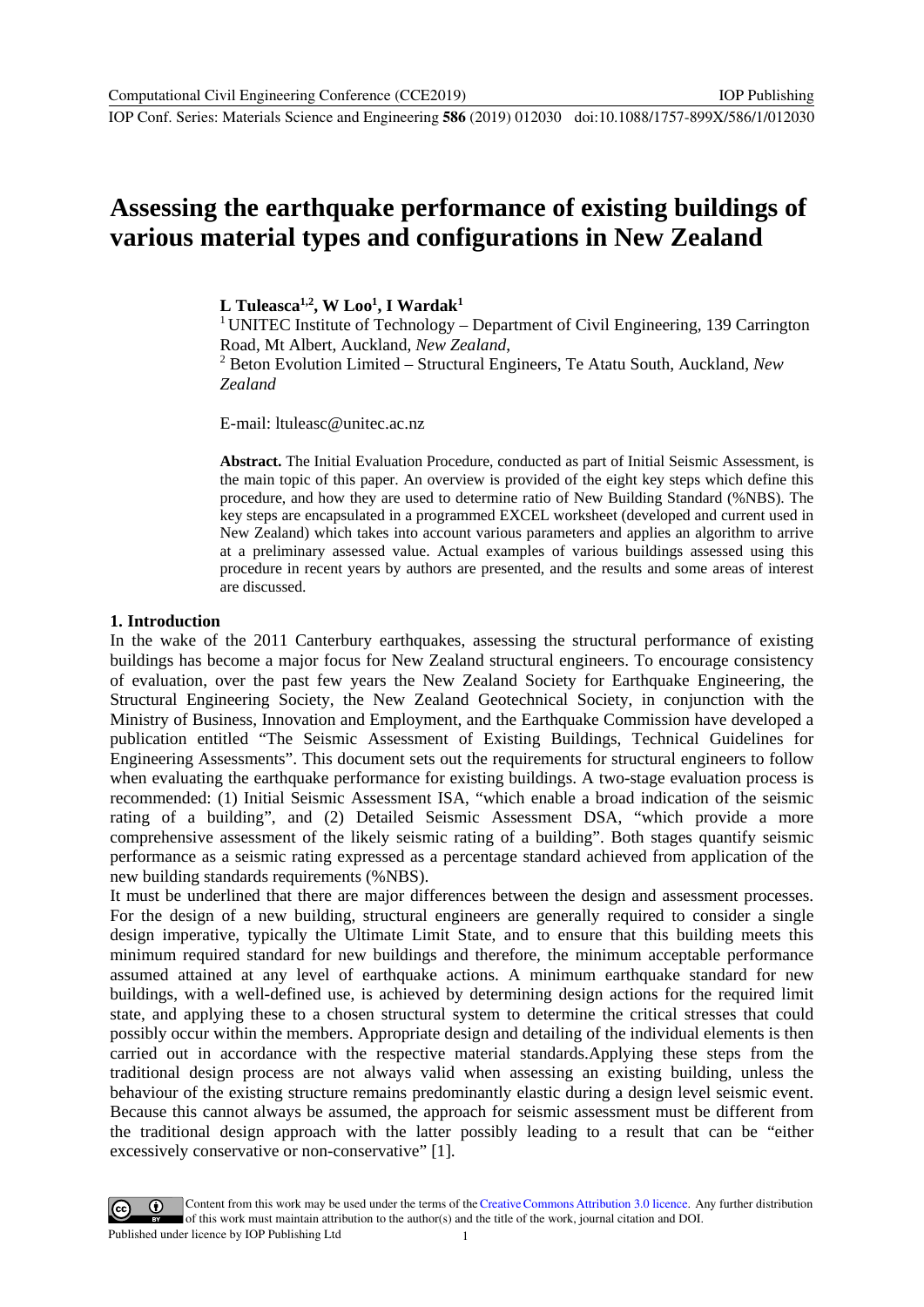Computational Civil Engineering Conference (CCE2019)

IOP Conf. Series: Materials Science and Engineering **586** (2019) 012030 doi:10.1088/1757-899X/586/1/012030

#### **2. Seismic assessment of existing buildings**

The scope of the SAEB guidelines is to assist all parties involved in buildings "life" to respond to challenges involved in understanding, managing and reducing seismic risk for people using these existing buildings. Having unique guidelines, engineers can assess the seismic behaviour of existing buildings and elements of these buildings, in similar way, and report the assessment results to building owners and organisations responsible for their management. The SAEB guidelines are for all types of existing buildings covering all eras and all types of construction materials. However, structures such as bridges, towers, masts, and retaining walls are excluded. These guidelines might be applied for buildings that undergo seismic retrofit, alteration or when a change of use is required.

The guidelines underline the expectations regarding the expertise of engineers who undertake seismic assessment of existing buildings:

- They must have relevant experience in structural design and evaluation of buildings for earthquake effects in order to exercise the degree of judgement required for this process. Therefore, every assessment shall be carried out by or under the direction of a New Zealand Charter Professional Engineer (CPEng).
- They must have specific training in the objectives of and processes involved in the assessment procedures in order to provide consistent reporting; template covering letter and engineering assessment summary report are available.

#### *2.1. Initial Seismic Assessment*

Initial Seismic Assessment (ISA) is the first recommended step of seismic assessment of any existing building and is considered an important "first look" at the building performance. ISA is a "qualitative procedure that involves observing building attributes, and then using these to develop a holistic understanding of how the building will respond to an earthquake. It provides an initial assessment of its earthquake rating" [2]. Depending on the purpose of ISA and the time when the building was erected, this could involve:

- Basic ISA which will involve collecting basic building information, provided usually by local council, an exterior inspection, and completing an Initial Evaluation Procedure (IEP).
- Comprehensive ISA, which in addition to the above-mentioned information will require an interior inspection, available structural drawings (i.e. foundations, stairs, columns, walls, floors) review and if necessary supplementary calculations. Comprehensive ISA is recommended especially "if building's earthquake rating is around the threshold levels of 34%NBS and 67%NBS" [2].

The report with the results of the ISA would be appropriate for certain situations and can include information such as: building structural system description, the level of the information available at the time when the report was produced, limitations of the process and the results of the IEP.

IEP is a fundamental part of ISA and consists in "making an initial assessment of the standard achieved for an existing building against the minimum life safety standard required for a new building (the percentage of new building standard, or %NBS)" [2]. More details and examples of IEP produced by the authors, for buildings made of different types of materials and erected at different time, will be presented in this paper.

# *2.2. Detailed Seismic Assessment*

Despite of the fact that there is no prerequisite for buildings to have an ISA before proceeding to DSA, it is strongly encouraged that engineers develop first a qualitative procedure (ISA) in order "to gain a holistic view of the building's potential structural weaknesses" [3].

Detailed Seismic Assessment (DSA) is "a quantitative procedure" used to confirm an earthquake rating for an existing building, "to identify retrofit needs and provide a benchmark for proposed upgrading strategy to be tasted against" [3]. Understanding the behaviour of structural systems and the likely behaviour of buildings in earthquakes must be done by quantifying the strength and deformation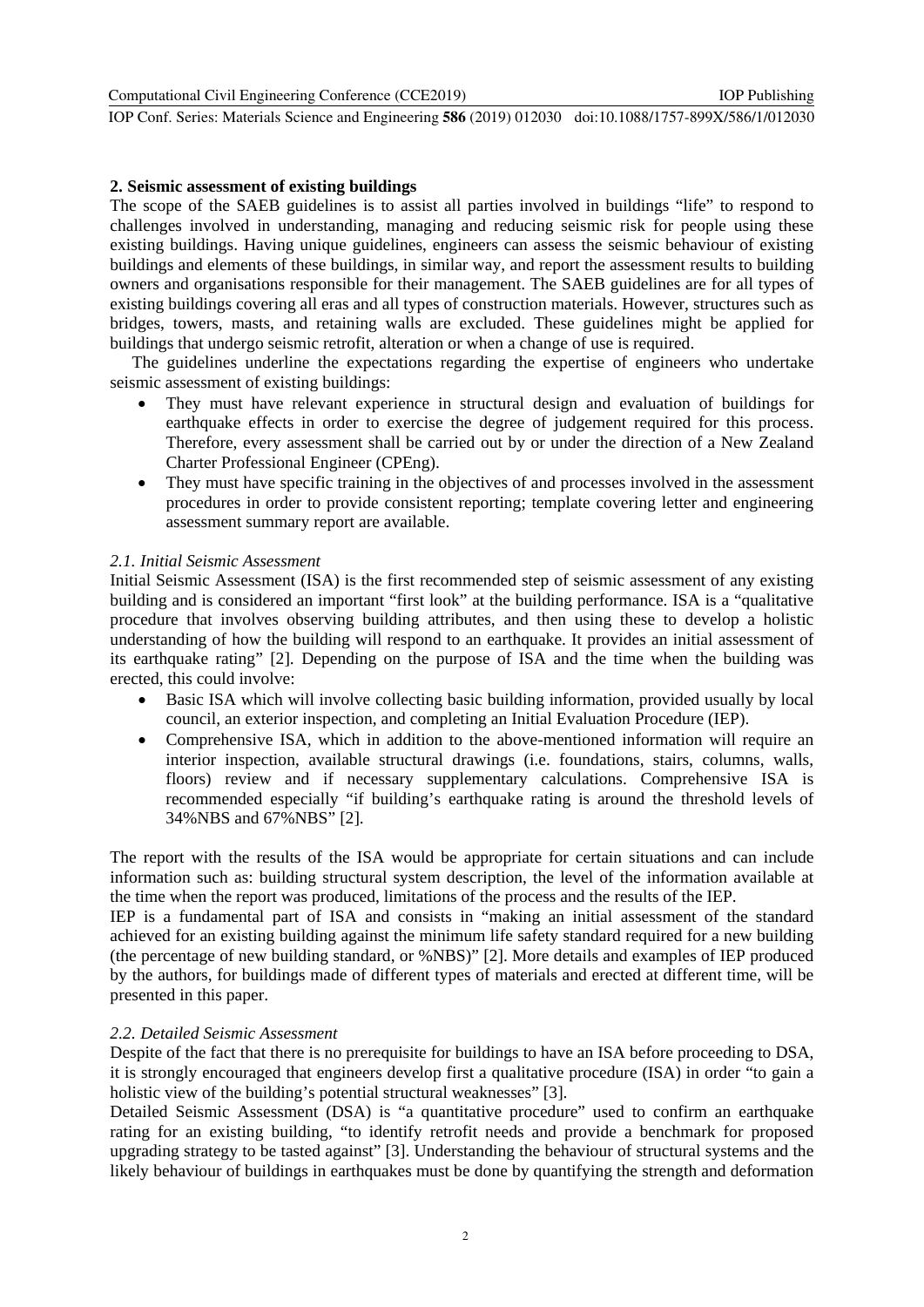capacities of existing building and by checking the building's structural integrity against the actual loads/deformations.

Depending on the circumstances and stated objective (client requirements) the approach taken to carry out a DSA may have considerable differences depending on the actual condition of building. Some buildings will require the use of lengthy and detailed analyses, some will not. For buildings with visible structural problems it will be better for the time to be spent in completing an appropriate solution for retrofit, rather than gaining a detailed understanding on how the existing structure might perform.

The objectives for the DSA recommended by NZ Technical Guidelines for Engineering Assessments are to [3]:

- Assess the level of earthquake shaking at which the ultimate capacity (seismic) is reached and identify the point at which the conditions are met for a significant life safety hazard.
- Determine an earthquake rating for the investigated building in terms of %NSB that is more reliable than the rating from ISA.
- Provide details on the expected mode of failure to assist territorial authorities to make decisions on life safety issues to determine earthquake prone building status.
- Determine whether or not a building is an earthquake risk building (i.e.  $\langle 67\%NBS \rangle$ ).
- Provide guidance on the likely needs for retrofit.

#### **3. Initial Evaluation Procedure**

As mentioned above IEP is an integral part of ISA, and it was designed to accommodate a varying level of information about structural characteristics regarding the building under investigation. It involves making an initial assessment of the standard achieved for an existing building against the minimum life safety standard required for a new building (the percentage of new building standard, or %NBS) [1].

With as few resources as possible, the IEP will identify, to an acceptable level of confidence, most of those buildings that fall under the earthquake-prone building threshold. As some of these aspects are unknown to the engineer, when the IEP is completed for the first time, it is a good practice for this process to be repeated when new information regarding the investigated building becomes available; information which results in any changes to the original IEP must be recorded so it can be referred to by anyone considering or reviewing the results. An outline of the IEP procedure is shown in figure 1 [2].

There is a standard form used for the IEP procedure and this has eight steps as follows:

- General Information: photos of the building exterior, building plans, list of relevant features, notes on any building strengthening work, recording the characteristics of any adjacent buildings, noting all information sources to complete the assessment.
- Determine Baseline Percentage of New Building Standard for each orthogonal direction as a product of: nominal %NBS, near fault scaling factor (factor E), hazard scaling factor (factor F), return period scaling factor (factor G), ductility scaling factor (factor H), structural performance scaling factor (factor I).
- Assessment of Performance Achievement Ratio (PAR) for longitudinal and transverse directions as a product of factors: plan irregularity (factor A), vertical irregularity (factor B).
- Short columns (factor C), pounding potential (factor D), site characteristics (factor E), other factors (factor F).
- Percentage of New Building Standard (%NBS) Seismic Rating: the lower value obtained for longitudinal and transverse directions.
- Earthquake-prone: is  $%$  NBS  $<$  34?
- Potential Earthquake Risk; is  $%$ NBS < 67?
- Provisional Grading for Seismic Risk based on IEP.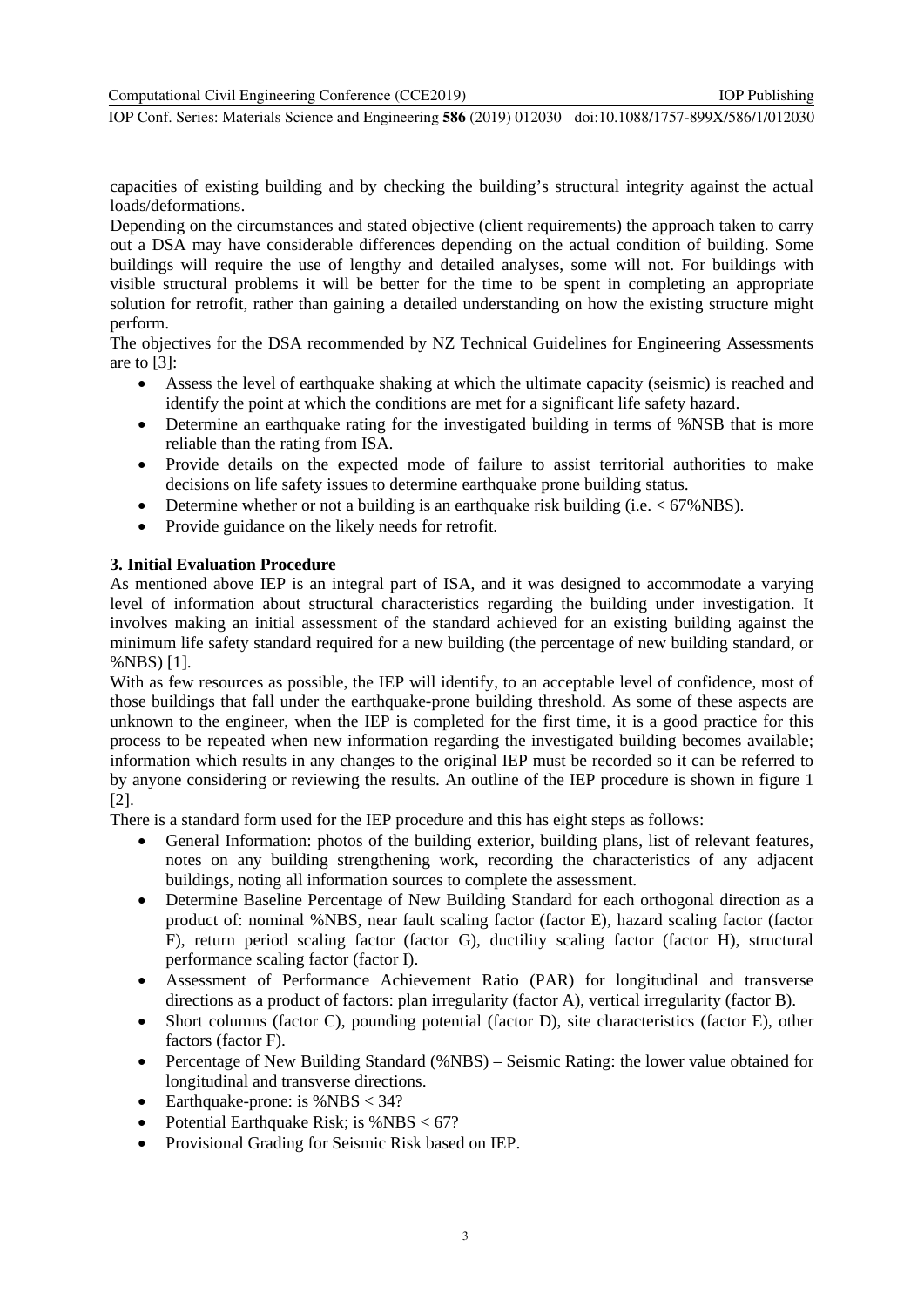• Identification of Potential Sever Structural Weaknesses (SSWs) that could result in significant risk to a significant number of occupants: number of storeys above ground, presence of heavy concrete floors and/or roof.

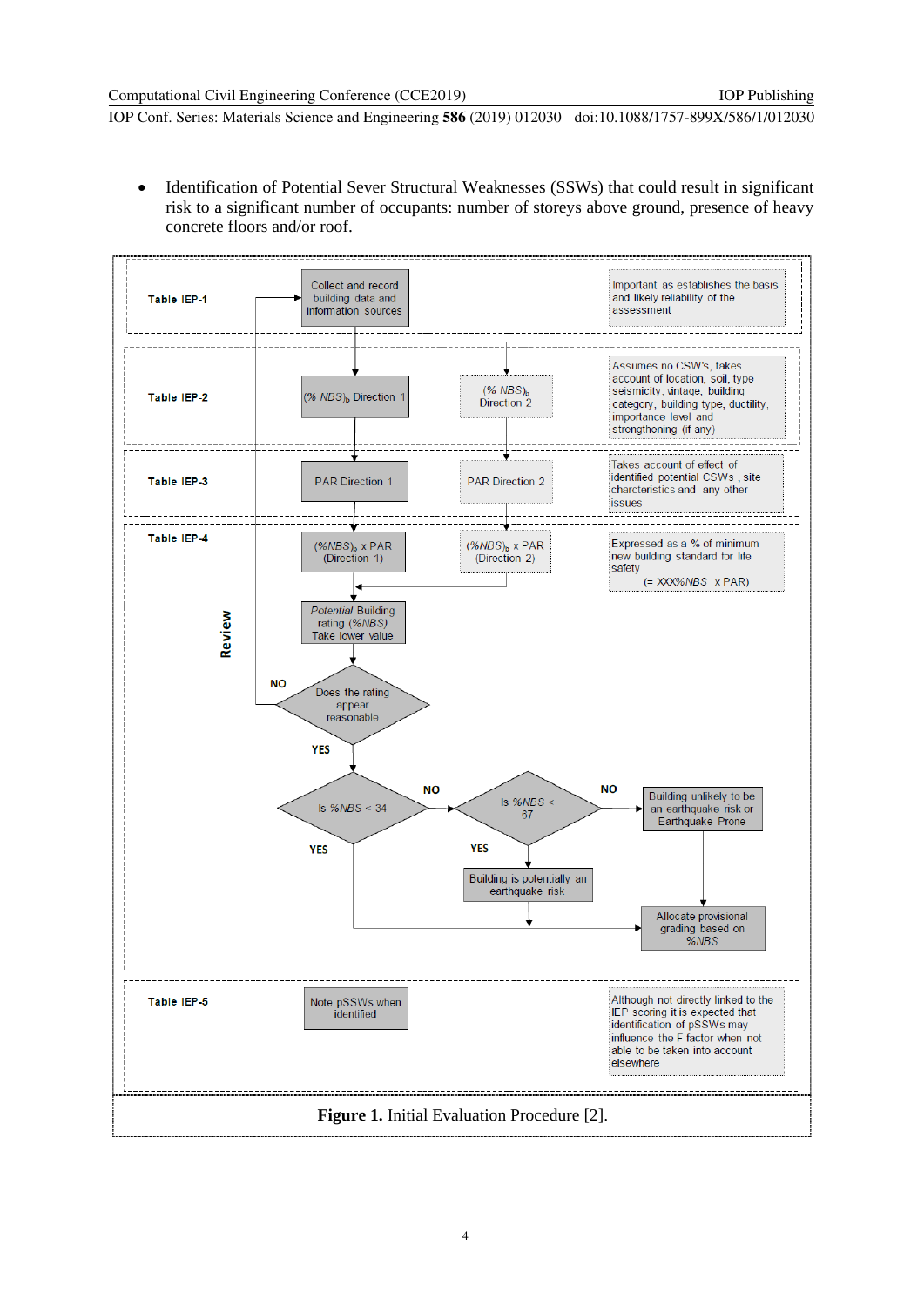Computational Civil Engineering Conference (CCE2019)

IOP Conf. Series: Materials Science and Engineering **586** (2019) 012030 doi:10.1088/1757-899X/586/1/012030

The IEP is a largely qualitative, score-based assessment based on the current standard for earthquake actions for new buildings in New Zealand, NZS 1170.5.2004. It is based on generic building characteristics and is dependent upon knowledge available at the time of the assessment. Due to its qualitative nature it should not come as a surprise that an IEP procedure of the same building carried out by two or more experienced engineers may have different results; this is acceptable, especially if the level of available information was different. If differences in opinion regarding the IEP results (from ISA) cannot be settle through professional discussion, the guidelines recommend being resolution by completion of a DSA [2].

#### **4. Case study: Reinforced concrete building**

The first publication on earthquake design was written by C. Reginald Ford, in 1926, a few years before the 7.8 magnitude earthquake (Napier 1931) that resulted in significant changes to New Zealand construction practice. After the devastating earthquake in Napier, a Building Committee was set up and a draft earthquake building by-law was presented to the NZ Parliament in 1931. This ended up being published by NZ Standards as the 1935 New Zealand Standard Model Building By-Law (NZSS 95:1935) and the 1939 NZS Code of Building By-Laws (NZSS 95:1939) [4].

The 1955 revision of NZS Standard Model Building By-Law (NZSS 95:1955) introduced changes but lacked improvement in seismic structural design. The NZS 1900:1964 code was a significant evolution from the previous one; it was based on knowledge from the American codes, ACI318-63, 1963 and the European codes, CEB-1964, 1964. NZS 3101:1982 provided improvement requirements in the detailing of plastic regions, including shear, confinement and anti-buckling reinforcement. This was reviewed and updated in 1995 and 2006 to incorporate further knowledge from research and the revision of earthquake actions standard NZS 1170.5:2004 [4].

Seismic assessments for existing buildings are done assuming that all buildings have been designed and built in accordance with buildings standards current at that time and with good practice. The changes which have occurred within the New Zealand standards have been taking into account within the IEP working spreadsheet; this includes information tables and required figures for assessment.

#### *4.1. General information about building*

A multi-storey reinforced concrete building situated in the Auckland Central Business District (CBD), was designed and built around 1999 on top of the previous building with two level reinforced concrete frame car park. The building has six levels between axis C09 and C22 and two levels between axis C02 and C09. The structural system is comprised of reinforced concrete frames (columns and beams) and prestressed precast floor elements (Hollow Core). The roof consists of lightweight metal cladding on purlins over structural steel.

Information sources were visual inspection of the exterior and interior of the building, and Auckland Council files for property and geotechnical report. The report was completed for a private company interested in buying some space in this property.

#### *4.2. Results from IEP*

Introducing all information regarding this building on the standard IEP working spreadsheet the following results were obtained:

- Nominal %NBS: for both longitudinal and transverse directions  $(\%NBS)_{nom} = 28\%$ : taking into account near fault, hazard, return period, ductility and structural performance scaling factors.
- Baseline %NBS for building: for both directions  $(\%NBS)_b = 152\%$ : taking into account near fault, hazard, return period, ductility and structural performance scaling factors.
- Performance Achievement Ratio: for both directions  $PAR = 0.59$ : taking into account plan and vertical irregularity, short columns and pounding effects, site characteristics and other factors for allowance of all other characteristics of the building.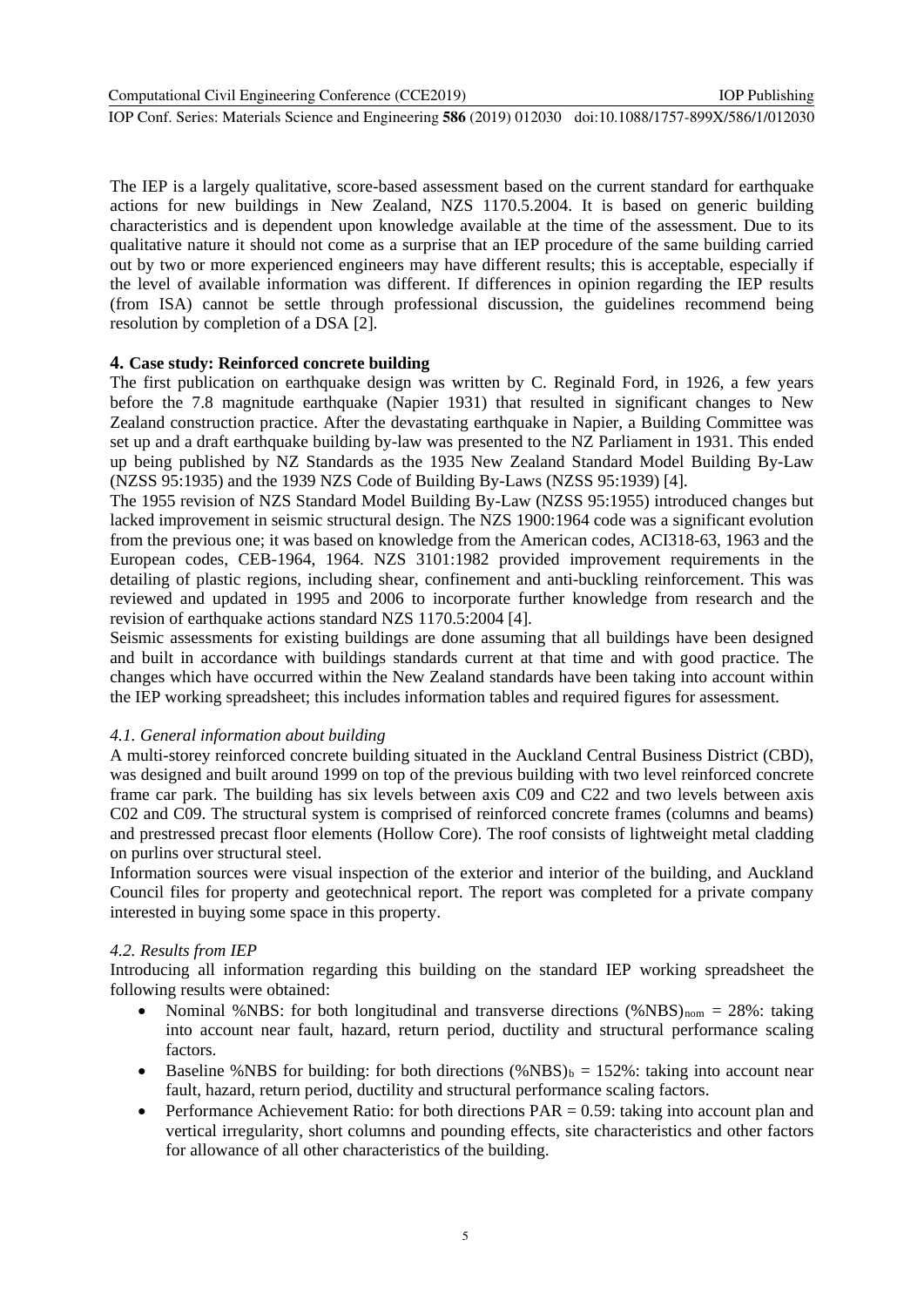- Percentage New Building standard or seismic rating based on the above factors: %NBS = 90%.
- Provisional Grading for Seismic Risk based on IEP: Seismic Grade A seismic grading from IEP should be considered provisional and subject to confirmation by detailed assessment.

As the building was design and constructed around 1999, the results from IEP are closed with what shall be expected.

# **5. Case study: Unreinforced masonry building**

Most of New Zealand's URM buildings were built between the late 1870s and 1940, and the construction methods are relatively uniform with only a few variations [5]. Foundations were typically shallow strip footings: often thin and unreinforced for small buildings and deeper and nominally reinforced with plain reinforcing bars, flats or train/tram rails. The commonly used nominal thickness of brick walls in New Zealand are 230 mm (two wythes), 350 mm (three wythes) and 450 mm (four wythes). This is in addition to any outer veneer of 110 mm (one wythe). Common types for walls were [6]:

- Solid walls used generally for industrial buildings and buildings on the outskirts of town, and for partition walls and walls in lower storeys that are not visible.
- Cavity walls used in buildings to control moisture ingress.

Unreinforced masonry (URM) building can be vulnerable to earthquake actions because of their high centre of mass, lack of integrity between elements and lack of deformation capacity. Assessing the performance of these buildings can be complex as the mechanism of failure is different from those occurring in other buildings types [6]. For URM buildings built prior to 1935, Steps 2 to Step 4 of IEP can be carried out using the attribute scoring method. The %NBS is determined directly from the total assessed score for each of the eight items: structural continuity, configuration, condition of structure, wall (URM) proportions, diaphragms, engineering connections between floor/roof diaphragms and walls, and walls and diaphragms capable of spanning between, foundations and separation from neighbouring buildings [2].

# *5.1. General information about building*

The building is constructed of URM around 1930, generally up to 300 mm thick around the exterior, and comprising 200 mm thick walls with 100 mm thick leaf fixed as cladding with an air gap between. The building is placed on a significant slope from the road down to the rear, dropping by a building storey in height (i.e. two storeys at the street and three storeys at the rear). The building comprises five separate units with an URM full height internal wall approximately 200 mm thick separating them. The roof is of timber construction with lightweight metal cladding. The floors are typical tongue and groove floor boards on timber joists. From the original drawings the internal foundations appear to step down the slope from the road; these comprise URM piles on concrete pads. The exterior perimeter foundations are URM foundation walls on concrete strip footings.

From a visual perspective the property appears to be constructed as one building. However, from our inspection and the data provided in council files there are four units constructed around 1930 and a unit constructed later (unknown date).

# *5.2. Results from IEP*

Introducing all information regarding this building on the standard IEP working spreadsheet the following results were obtained:

- Nominal %NBS: for both longitudinal and transverse directions  $(\%NBS)_{nom} = 2.90\%$ .
- Baseline %NBS for building: for both directions  $(\%NBS)_b = 28\%$ .
- Performance Achievement Ratio: for both directions  $PAR = 1.0$ .
- Percentage New Building Standard:  $%$ NBS = 28%.
- Provisional Grading for Seismic Risk based on IEP: Seismic Grade D.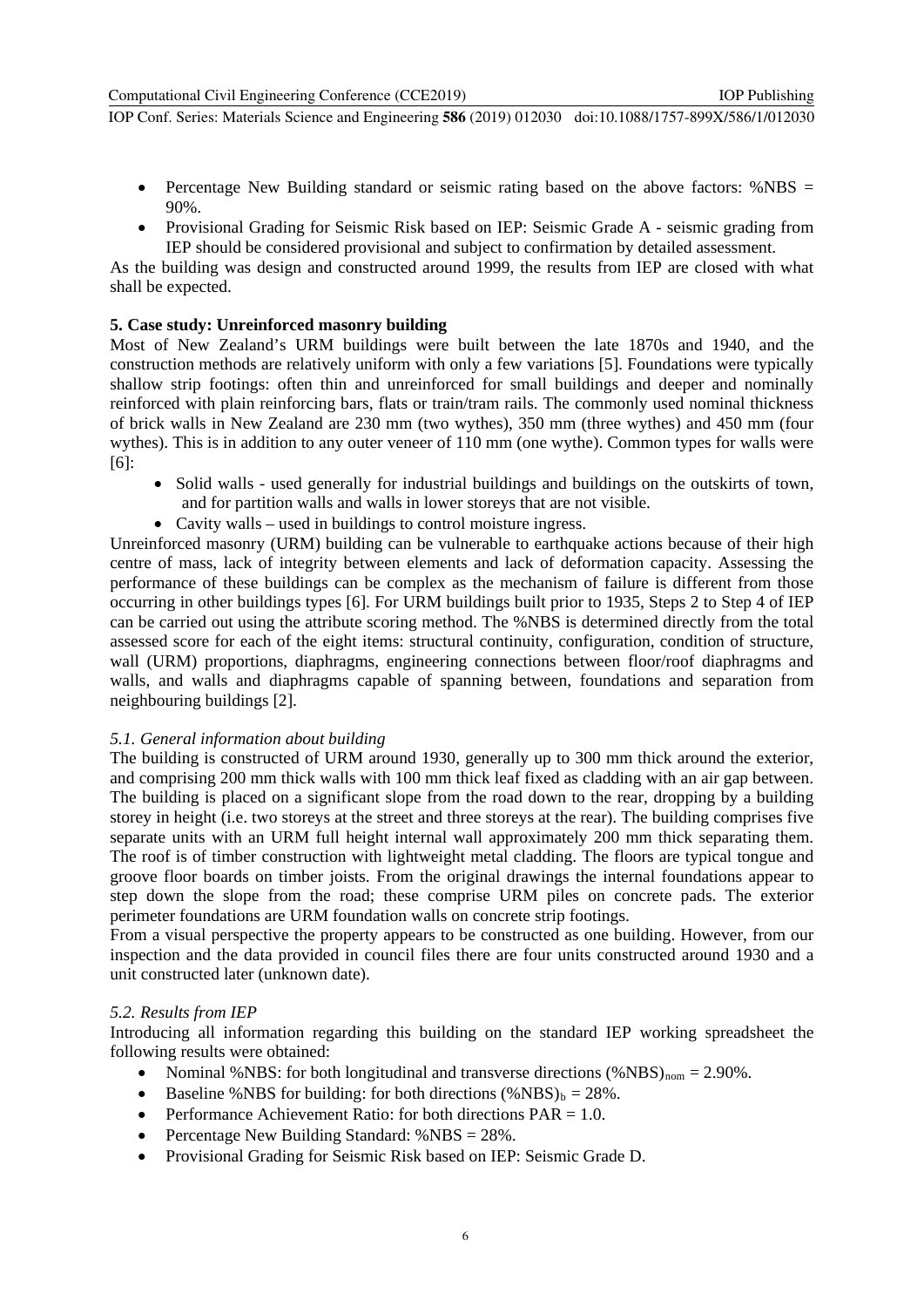Using attribute scoring method, the following results were obtained:

- Percentage New Building Standard: %NBS = 23%.
- Provisional Grading for Seismic Risk based on IEP: Seismic Grade D

The building was designed and constructed around 1930, with multiple cracks in the walls noted, and an approximate 800 mm high parapet: the results using the IEP procedure and scoring methods are close with what would be expected. While there is a difference between results for the %NBS, the results for seismic grade are the same.

#### **6. Case study: Timber buildings**

In New Zealand timber is a readily available material and it has been used widely for many building types since the earliest European settlement. The two main categories of timber buildings are [7]

- Timber framed structures such as those designed using non-specific design guides and standards.
- Engineered buildings as halls, commercial and industrial buildings.

Timber has been used as well in other buildings types that are primarily constructed of other materials – with timber used for roof framing, floor joists, flooring and sarking under roofs etc.

It has been known that timber framed, residential and small commercial, buildings generally perform well in earthquakes, and the 2010/2011 Christchurch earthquake confirmed this. Timber framed structures, known as stick framing, are made of small sections timber such as 45 x 90 mm that combined with timber studs create wall frames. These are equipped with top and bottom plates.

Before the introduction of NZS 3604:1978 bracing was commonly provided by addition of let-in diagonal braces or cut-in diagonal braces between studs. Some older buildings with timber framed walls rely on an internal lathe and plaster lining to provide the bracing instead of employing diagonal members; this construction system was used in the building for which IEP is presented in this paper. Modern timber framed walls are likely to be reliant on their lining materials for providing bracing resistance. Plasterboard, plywood, particle board and sometimes fibre cement are linings used now.

#### *6.1. General information about building*

The example we refer to is a two storey timber building in Wellington, with a steep heavy tiled roof and timber and concrete partial basement. From information provided by the Wellington City Council Archives, the original property/dwelling was constructed in 1893. Major alterations to the dwelling are recorded as being completed in 1927. The exterior walls cladding is a type of weatherboard and the interior walls are of particleboard. In 1953 several structural walls were demolished with an adverse impact on building bracing capacity. At the time of inspection some of the walls were found in poor condition and water infiltration and damage on the second story ceiling were observed.

In 1959/1960 parts of the building were demolished during the construction of an adjacent reinforced concrete building. The actual layout is different from the one presented on the initial plan.

#### *6.2. Results from IEP*

Introducing all information regarding this building on the standard IEP working spreadsheet the following results were obtained:

- Nominal %NBS: for both longitudinal and transverse directions  $% NBS_{nom} = 3.63\%$ .
- Baseline %NBS for building: for both directions  $(\%NBS)_b = 20\%$ .
- Performance Achievement Ratio: for both directions  $PAR = 1.05$ .
- Percentage New Building Standard:  $%$ NBS = 21%.
- Provisional Grading for Seismic Risk based on IEP: Seismic Grade D

For this building the owner was proceeding with a request for DSA. The required calculations for DSA were done for the structural timber elements. More than half of the structural walls were found with inadequate bracing; this was mainly because of the removal of some of the structural walls during a building alteration carried out in 1953.